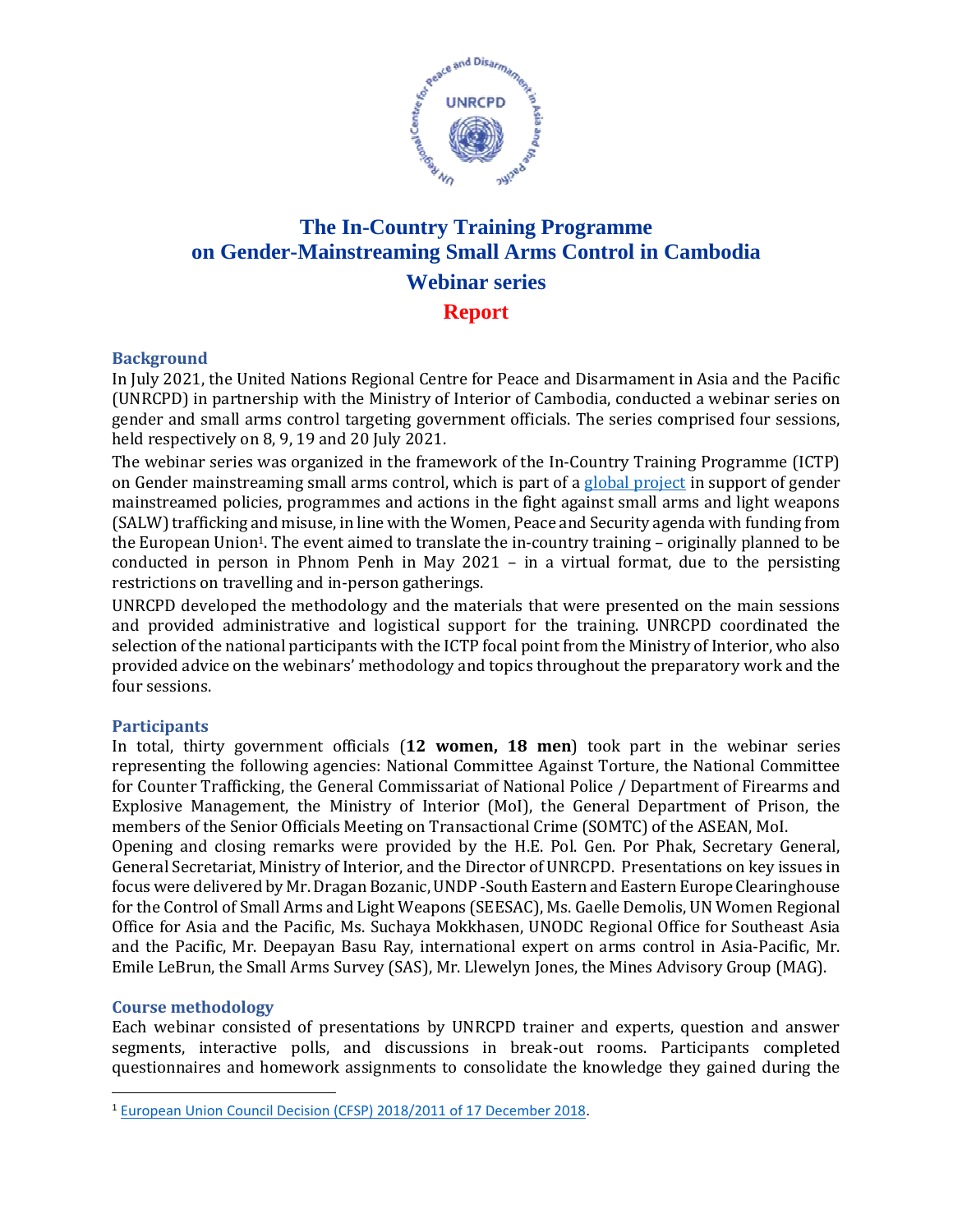sessions. Furthermore, the participants were given a digital dossier so that they continue to have access to the webinar's material in their day-to-day activities.

Simultaneous translation from English to Khmer was provided throughout the four webinars.

#### **Summary of the webinar series**

- The webinar series covered topics on gender and small arms concepts; gender-based violence and links with small arms proliferation and misuse; gender analysis and sex- and age disaggregated data collection; gender-responsive small arms control at the policy, legislation / regulatory and operational levels.
- In-depth presentations covered the following topics:
	- $\circ$  Converging agenda: SALW control, the Women, Peace and Security Agenda, Sustainable Development (with focus on Sustainable Development Goals 5 and 16).
	- o Gender analysis in small arms control context and Small Arms and Light Weapons Surveys.
	- $\circ$  Strengthening the national legal framework for the implementation of the gender provisions of global instruments on SALW control, with a focus on the Arms, Trade Treaty (ATT) and the [national law on Weapons and Ammunition \(2005\).](https://www.icj.org/wp-content/uploads/2013/04/Cambodia-Law-on-the-Management-of-Weapons-Explosives-and-Ammunition-2005-eng.pdf)
	- o [Women in law enforcement in the ASEAN](https://asiapacific.unwomen.org/en/digital-library/publications/2020/08/women-in-law-enforcement-in-the-asean-region) region and Cambodia.
	- o Gender mainstreaming in organized crime and illicit trafficking.
	- o [Gender mainstreaming in the Life-cycle Management of Ammunition \(LCMA\).](https://www.un.org/disarmament/gender-dimension-of-lcma/)
	- $\circ$  Gender mainstreaming in humanitarian mine action and Physical Security and Stockpile management (PSSM).

#### **Summary of the main sessions, discussions and questionnaires' results.**

- During break-out rooms' discussions, participants reported that gender norms are evolving in traditionally men-dominated domains, such as SALW control, and women's participation in operations is increasing. As reported by the participants and experts from the region, women's underrepresentation is due to a number factors: lack of interest for women to embark on a men-dominated carrier; limited access to training opportunities for highly technical roles; discriminatory norms or practices in recruitment processes and human resources policies.
- As stated during the webinars, women participation in law enforcement is still low: they represent the 8% of the total forces<sup>2</sup>. However, there is strong government support for developing policies, strategies and action plans to promote gender equality in Cambodia, including within the ministries of interior and defense. For instance, the Ministry of Interior, has incorporated gender awareness training and mechanisms to promote gender equality into its 2018-2021 action plan.
- At the institutional level, there are two coordination mechanisms on SALW control, namely the National Commission on Small Arms control and the National Committee on Management of Weapons, Explosives and Ammunition. However, gender mainstreaming has not been explored yet in the work of the above-mentioned mechanisms, nor a national strategy on SALW takes into account gender aspects.
- While there are established mechanisms within law enforcement and the national committee on countering trafficking to collect data disaggregated by sex, there is a lack of coordination and exchange of information to use these data for gender analysis in SALW context.

<sup>&</sup>lt;sup>2</sup> For more information on the topic, see: <u>Women in Law Enforcement in the ASEAN Region</u>, report by UNODC, UN Women and INTERPOL, 2020.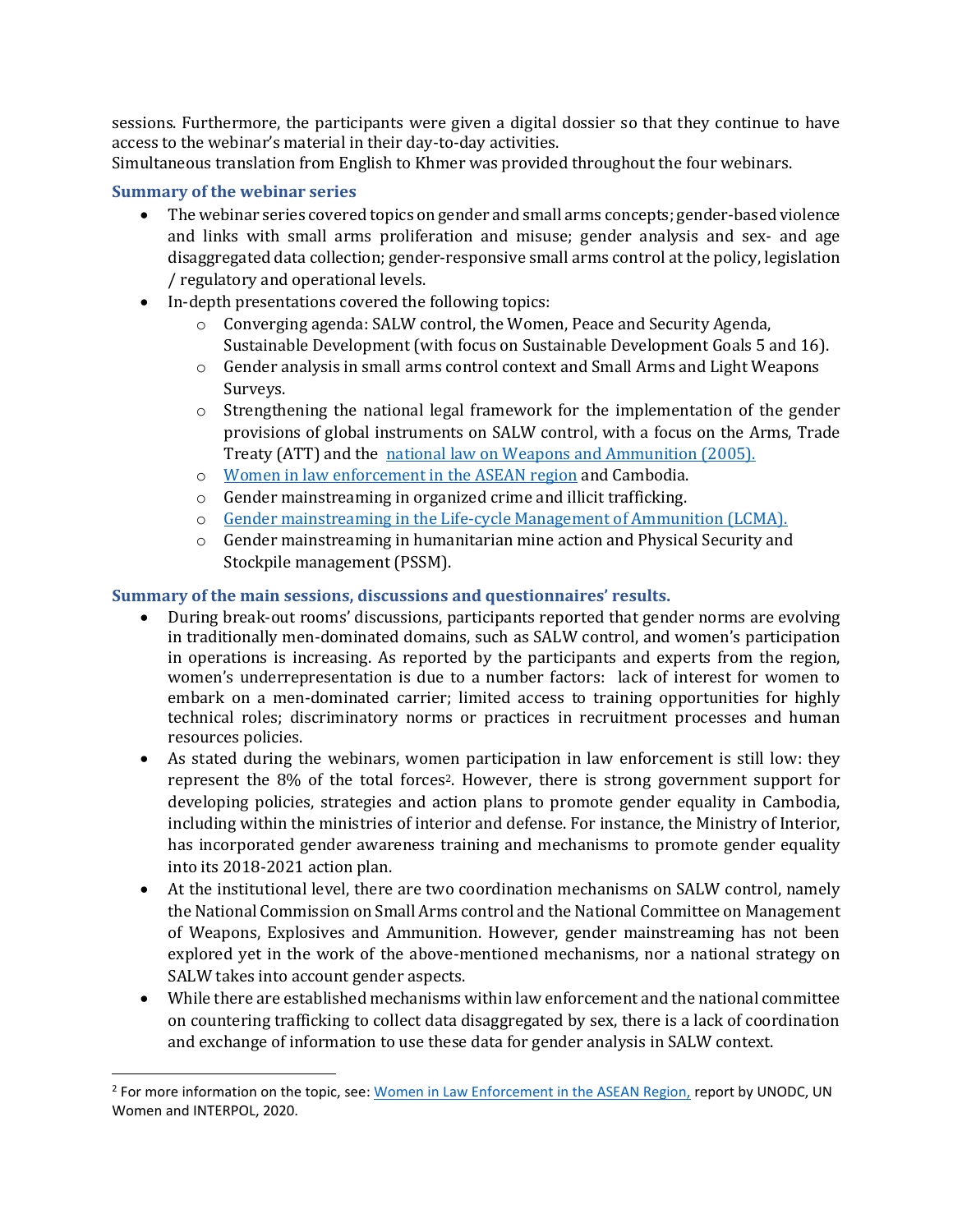- A gender-responsive approach is being applied in the field of organized crime and illicit trafficking countering in Cambodia. The policy and research dealing with the relationship between women and firearms usually stress the role of women as victims. However, the relationship between women, guns and violence is often more nuanced than the simplified portrayal of women as victims.
- Through discussions with experts and stakeholders from the region, and drawing on best practices in complementary fields, the webinar series provided participants with specific recommendations on key issues. Particularly, UN Women provided a series of recommendations to increase women's participation in a wide range of operational deployment and to promote a holistic approach to address both women's empowerment challenges and the lack of gender considerations in policies and programmes. Mr. Deepayan Basu Ray, while reviewing the national Weapons and Ammunition law, provided a series of recommendations to amend and strengthen the existing regulation to build in a broader recognition of the impact of weapons and ammunition on women, girls, boys and men. Mr Ray identified tree specific articles of the national law [\(article 3a; article 20; article 21\)](file:///C:/Users/Lenovo/Desktop/Programme/1.%20Regional%20Project%20-%20Gender%20and%20SALW/4-Execution/2-Countries/3-Cambodia/Webinar%20series/national%20law%20on%20Weapons%20and%20Ammunition%20(2005)) containing entry points for more effective language and measures.
- MAG representative shared lessons learnt from the gender mainstreaming strategy in humanitarian mine action (HMA) in Cambodia and the related gender baseline assessment conducted in 2021. Lessons learnt from MAG global Physical Security Stockpile Management (PSSM) programmes show that gender mainstreaming is more challenging in this field compared to HMA, mainly because of the lack of interaction with communities in PSSM and gender trainings among officers.

#### **Main outcomes of the webinar series**

- The webinar series expanded the participants' understanding of SALW control and its gender dimensions.
- The webinar series facilitated the participants' better understanding of SALW control instruments and their linkages with converging agendas, such as Women, Peace and Security, Sustainable development, and gender- based violence prevention. Through thematic presentations by experts and break-out room discussions, the webinar series provided an opportunity for government officials working on security and operational issues, to figure out the areas of convergence with key national framework such as the National Plan of Action to Prevent Violence Against Women (2019-2023) and the Cambodian Gender Strategic Plan for Gender Equality and the Empowerment of Women - Neary Rattanak V (2019-2023).
- The webinar series familiarized participants with the tool for the implementation of small arms control actions, namely [the Modular Small-arms-control Implementation Compendium](https://www.un.org/disarmament/convarms/mosaic/)  [\(MOSAIC\).](https://www.un.org/disarmament/convarms/mosaic/) The course methodology encouraged the continuous engagement of participants, while support materials such as training modules, power point presentations, webinars' recording, case studies, glossaries for terminology on gender and SALW, were distributed via the digital dossier.
- The webinar series led to the identification of best practices and lessons learnt from gender mainstreaming in complementary fields at the national level, such as border control and illicit trafficking countering and humanitarian mine action, connecting key stakeholders and actors for further coordination.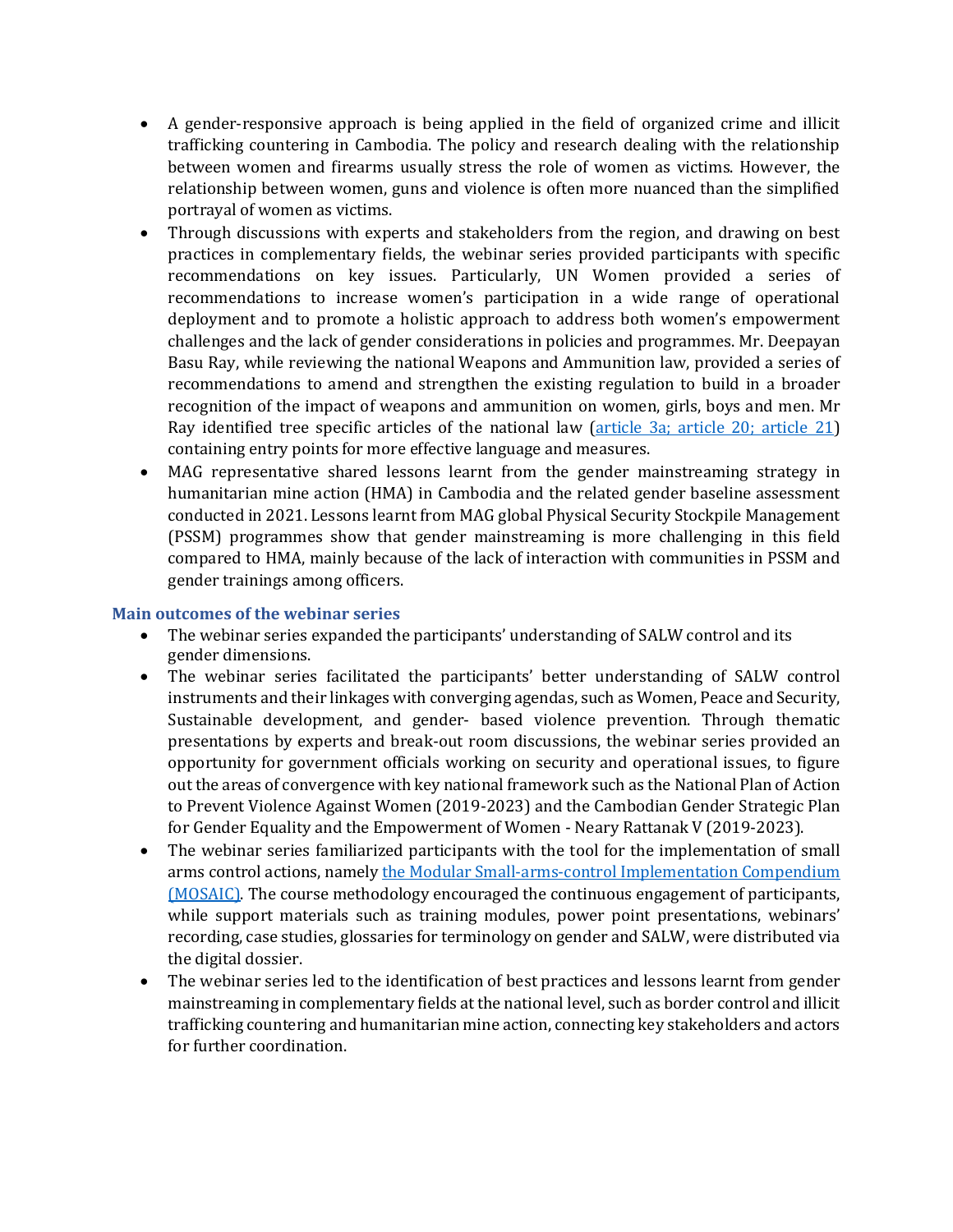- The webinar series served to identify gaps and opportunities to strengthen the gender dimension of the national infrastructure on SALW control and action points for the way forward. Particularly:
	- o The members of the Senior Officials Meeting on Transactional Crime of the ASEAN requested for assistance in reviewing the Draft ASEAN Convention Against Arms Smuggling from a gender lens, which is currently under discussion and finalization at the ASEAN under the lead of the Government of Cambodia.
	- $\circ$  Additional needs to be addressed by the follow-up activities of the In-Country Training Programme have been identified during the concluding discussion:
		- $\triangleright$  Capacity building activities to enhance the collection and analysis of data disaggregated by sex and age in SALW control.
		- $\triangleright$  Legal review of the national policy framework to facilitate the implementation of and accession to global instruments on SALW.
		- $\triangleright$  Workshop on strengthening national coordination mechanisms and national action plans on SALW for gender responsiveness.
		- $\triangleright$  Development of practical mechanisms to ensure meaningful participation of women in small arms control, including capacity building activities to enhance women officers' understanding of SALW issues.

UNRCPD Project Coordinator

Ida Scarpino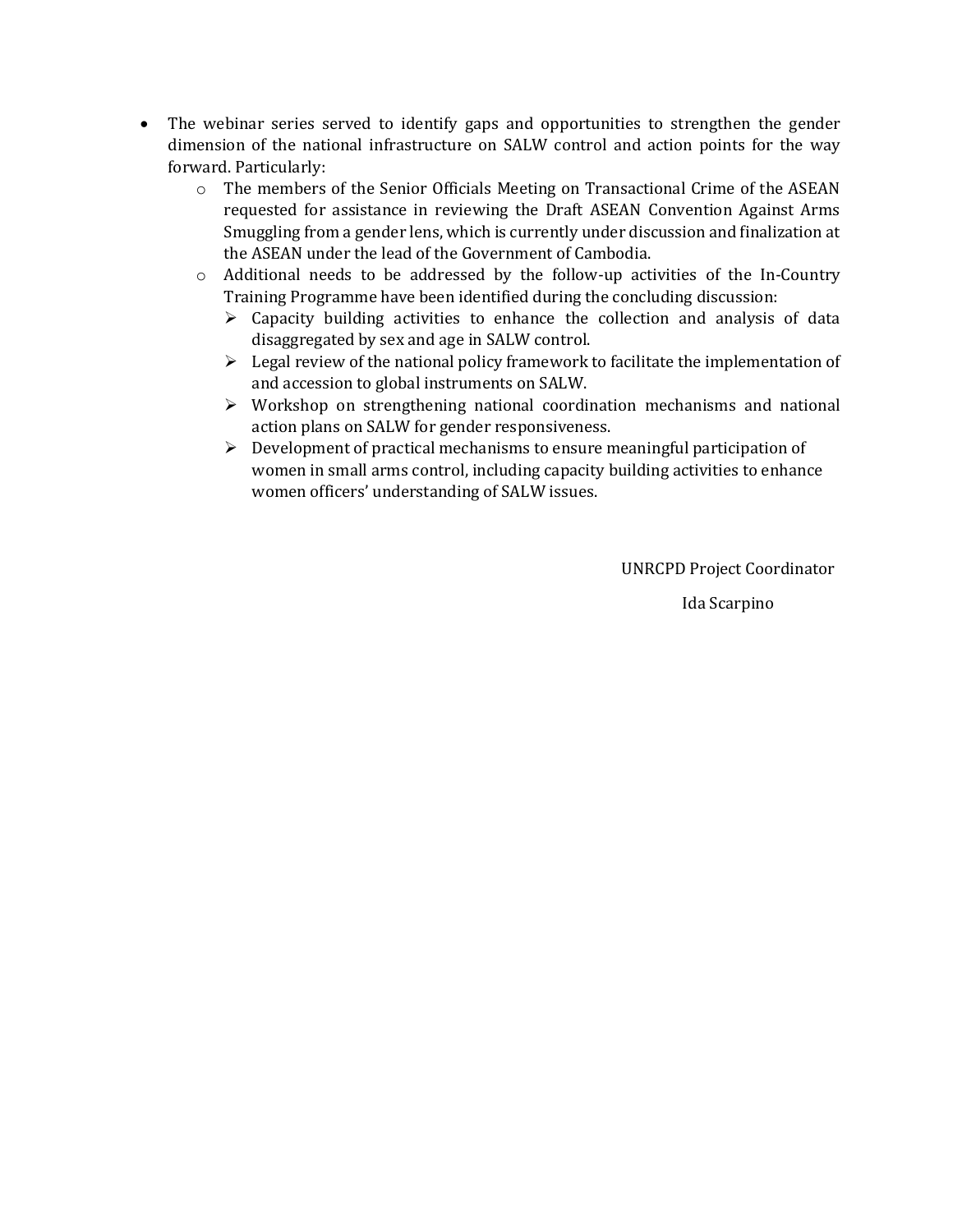

# Annex I List of Participants

| <b>S.N.</b>    | <b>Name</b>        | <b>Title</b> | <b>Designation</b>              | <b>Department/ Office/Agency</b>                               | <b>Email</b>                  |
|----------------|--------------------|--------------|---------------------------------|----------------------------------------------------------------|-------------------------------|
| $\mathbf{1}$   | Vicheakta Vireak   | Ms.          | <b>Deputy Director</b>          | SOMTC - Cambodia, Ministry of Interior                         | vicheakta@yahoo.com           |
| $\overline{2}$ | Dara VONG          | Mr.          | Deputy Chief Office             | SOMTC - Cambodia, Ministry of Interior                         | vongdara.angkorling@gmail.com |
| 3              | Polida Kheng       | Mr.          | Office Chief                    | SOMTC - Cambodia, Ministry of Interior                         | kpolida@gmail.com             |
| 4              | Sangva Hong        | Mr.          | Office Chief                    | SOMTC - Cambodia, Ministry of Interior                         | hongsongvagreat@yahoo.com     |
| 5              | Kimmeng Iv         | Mr.          | Police Officer                  | SOMTC - Cambodia, Ministry of Interior                         | Kimmeng070@gmail.com          |
| 6              | Sareun Phum        | Mr.          | Deputry Chief of Office         | SOMTC - Cambodia, Ministry of Interior                         | sareunphum@gmail.com          |
| $\overline{7}$ | Sokunyanuth Phy    | Ms.          | Police Officer                  | SOMTC - Cambodia, Ministry of Interior                         | sokunyanuthphy@gmail.com      |
| 8              | Sannakhim An       | Mr.          | Officer                         | SOMTC - Cambodia, Ministry of Interior                         | sannakhima@gmail.com          |
| 9              | Sotry Chhan        | Mr.          | Officer                         | SOMTC - Cambodia, Ministry of Interior                         | soytrychhan@gmail.com         |
| 10             | Sambo Sophean      | Mr.          | Officer                         | SOMTC - Cambodia, Ministry of Interior                         | sopheansambo@gmail.com        |
| 11             | Vengguay Khov      | Mr.          | Police Officer                  | SOMTC - Cambodia, Ministry of Interior                         | khovvengguay@gmail.com        |
| 12             | Arunvattey Sochara | Ms.          | Police Officer                  | SOMTC - Cambodia, Ministry of Interior                         | leesochara@gmail.com          |
| 13             | Pity Yos           | Ms.          | Officer                         | SOMTC - Cambodia, Ministry of Interior                         | Yospity7@gmail.com            |
| 14             | Sovanna Min        | Mr.          | <b>Deputry Director General</b> | General Department of Prison (Ministry of Interior)            | Lysokleng2016@gmail.com       |
| 15             | Sokleng Ly         | Mr.          | Officer                         | General Department of Prison (Ministry of Interior)            | Lysokleng2016@gmail.com       |
| 16             | <b>Bunleap Sao</b> | Mr.          | <b>Deputy Director</b>          | FIREARMS-EXPLOSIVE CONTROL DEPARTMENT,<br>MINISTRY OF INTERIOR | saobunleap2527@gmail.com      |
| 17             | Davin Em           | Ms.          | Deputy Chief of Office          | Department of Firearms and Explosive Mangement,<br>Mol         | Emdavid1011@gmail.com         |
| 18             | Vantha Un          | Ms.          | Deputy Chief of Office          | Department of Firearms and Explosive Mangement,<br>Mol         | Not Available                 |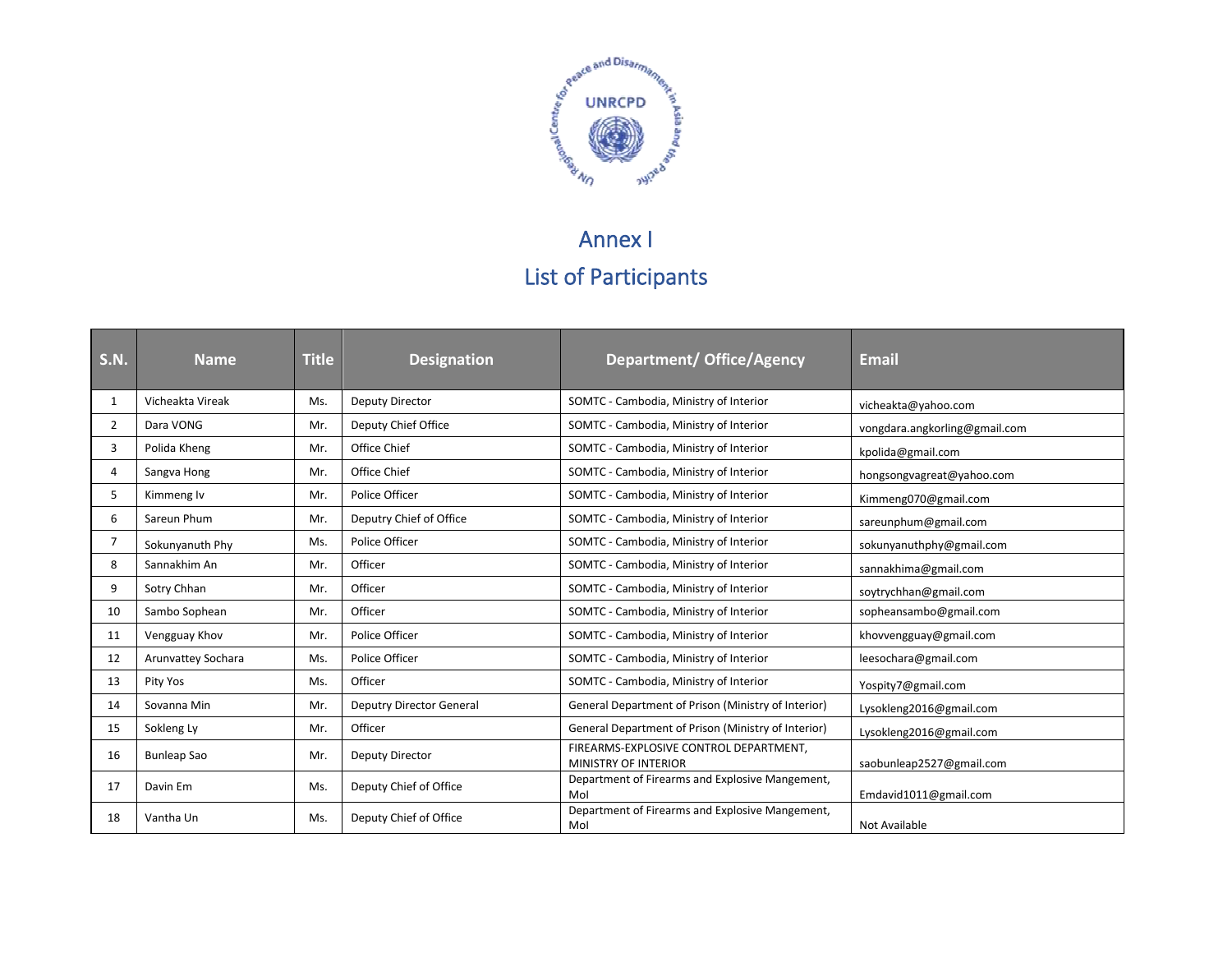| 19 | H.E. Samkhann Ponn             | Ms. | Secretary General                                                  | General Secreteriat of the National Committee for<br><b>Counter Trafficking (NCCT)</b> | samkhann1968@gmail.com     |
|----|--------------------------------|-----|--------------------------------------------------------------------|----------------------------------------------------------------------------------------|----------------------------|
| 20 | Maj. Gen Serey Leakhena<br>Ran | Mr. | <b>Deputy Secretary General</b>                                    | <b>General Secreteriat of NCCT</b>                                                     | sereyleakhenaran@gmail.com |
| 21 | H.E. Cheyo Chea                | Mr. | Member of National Committee<br><b>Against Torture</b>             | National Committee Against Torture                                                     | cheyochea@gmail.com        |
| 22 | H.E. Sirita U                  | Ms. | <b>Member of National Committee</b><br><b>Against Torture</b>      | National Committee Against Torture                                                     | u.sirita@gmail.com         |
| 23 | Sokhuntha Ros                  | Mr. | Deputy Secretariat of National<br><b>Committee Against Torture</b> | Secretariat of National Committee Against Torture                                      | rossokhuntha@gmail.com     |
| 24 | Sukheang Sim                   | Ms. | Deputy Secretariat of National<br><b>Committee Against Torture</b> | Secretariat of National Committee Against Torture                                      | Not Available              |
| 25 | Vireak Sun                     | Mr. | Deputy Chief of Section                                            | Secretariat of National Committee Against Torture                                      | vireaksun@yahoo.com        |
| 26 | Davy Top                       | Ms. | Deputy Chief of Office                                             | Secretariat of National Committee Against Torture                                      | davytop.pic@gmail.com      |
| 27 | Sokunvery In                   | Ms. | Officer                                                            | Secretariat of National Committee Against Torture                                      | tintono300@gmail.com       |
| 28 | Phatmonileap Nov               | Ms. | Officer                                                            | Secretariat of National Committee Against Torture                                      | leapmoni@gmail.com         |
| 29 | Rotanak Chan                   | Mr. | Officer                                                            | Secretariat of National Committee Against Torture                                      | ch.ratanak2@gmail.com      |
| 30 | Rithy Nhem                     | Mr. | Officer                                                            | Secretariat of National Committee Against Torture                                      | rithynhem9@gmail.com       |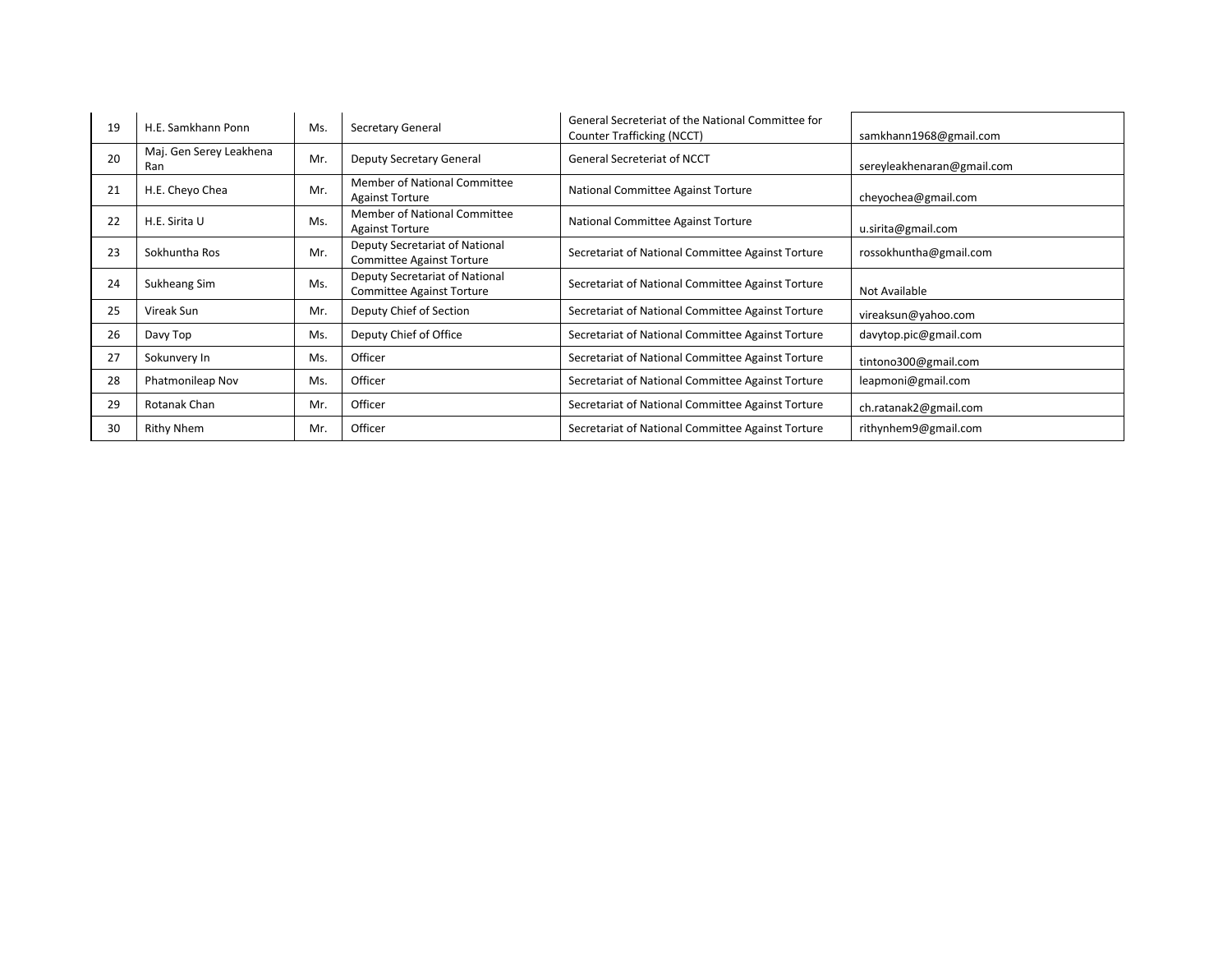

## ANNEX II Photos



*Webinar 1- Group photo*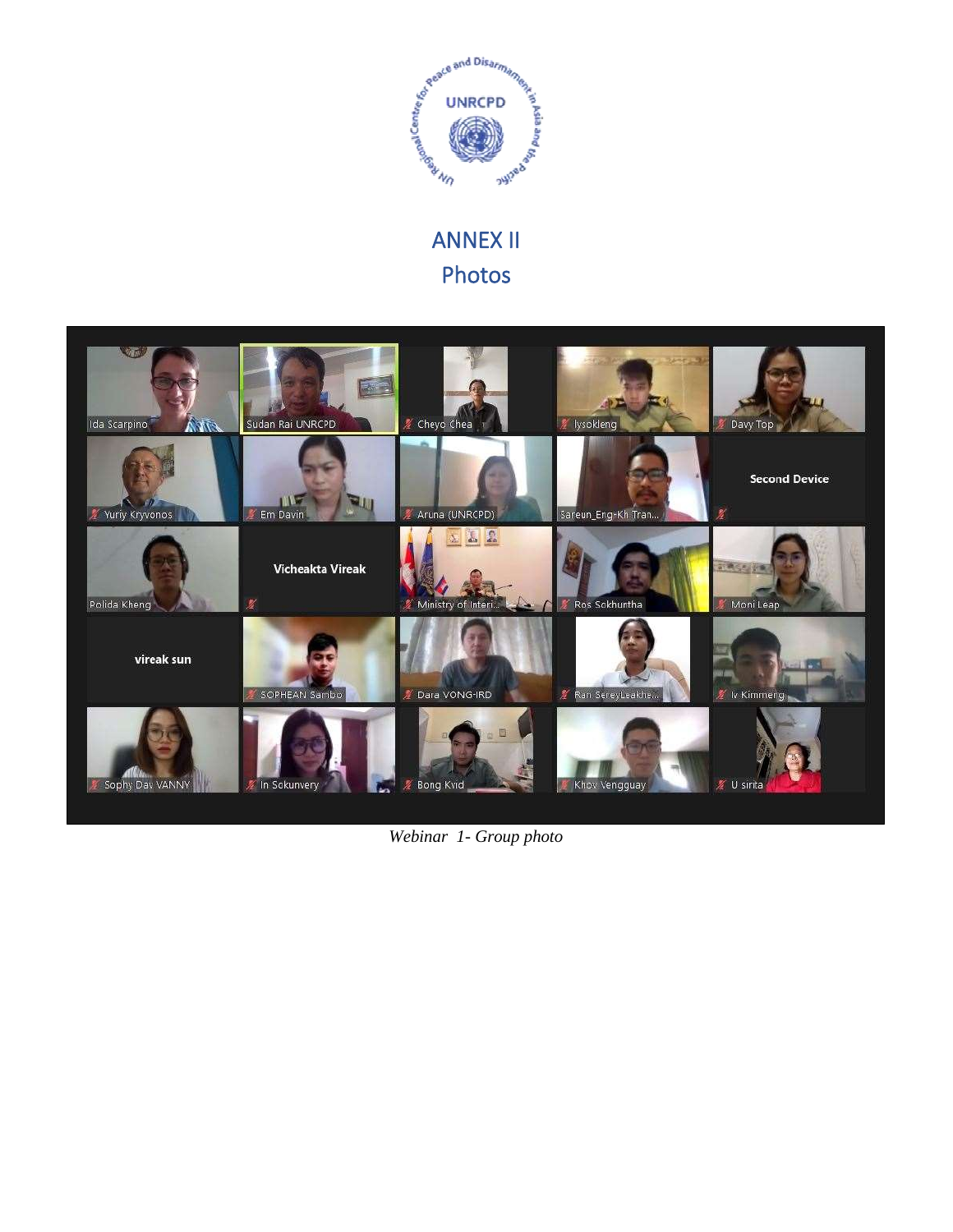

*Webinar 1- H.E. Pol. Gen. Por Phak, Secretary General, General Secretariat, Ministry of Interior and Dr. Yuriy Kryvonos, Director, UNRCPD, delivered opening remarks.*



*Webinar 2 - Mr. Dragan Bozanic, Gender and Research Specialist at UNDP SEESAC, explained that gender aspects are not sufficiently considered in SALW control policies and how this negatively impacts the effectiveness of SALW control measures.* 

*Webinar 2- Ms. Gaelle Demolis, Governance, Peace and Security Programme Specialist and Officer in Charge for the Philippine Programme Presence Office at the UN Women Regional Office for Asia and the Pacific, explained the main challenges and opportunities for implementing the Women, Peace and Security Agenda in the region.*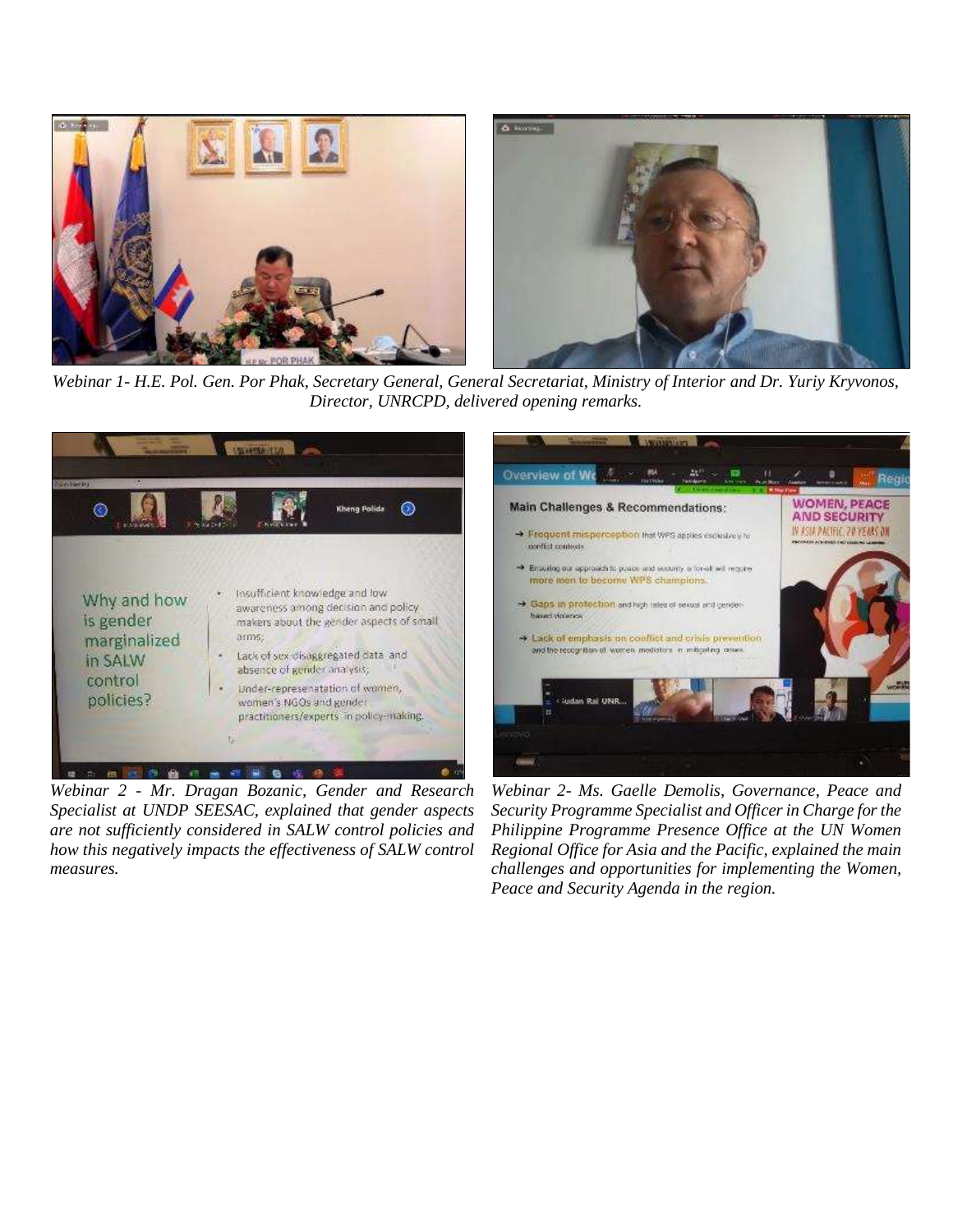

*Webinar 3- Ms. Ida Scarpino, Regional Project Coordinator, UNRCPD, presented the results of the questionnaire on relevant normative framework, assigned to the participants during the one-week break.* 



*Webinar 4- Mr. Emile LeBrun, Senior small arms control Consultant and Project Manager of the Small Arms Survey's Gender and Ammunition Management Project, explained why gender mainstreaming is important to the life-cycle management of ammunition (LCMA).* 



*Webinar 3 - Mr. Deepayan Basu Ray, Independent Consultant, delivered a presentation on Strengthening the national legal framework for gender-responsiveness.*



*Webinar 4- Mr. Llewelyn Jones, Regional Director for South and South-East Asia, for the Mines Advisory Group (MAG), presented the methodology of the baseline assessment for mainstreaming gender in mine action activities in Cambodia.* 



*Webinar 4- Wrapping discussion. Participants discussed in break-out rooms on the key takeaways of the webinar series and action points for further activities on gender mainstreaming small arms control in Cambodia. Each group nominated a representative to present in plenary a summary of the groups' discussion.*